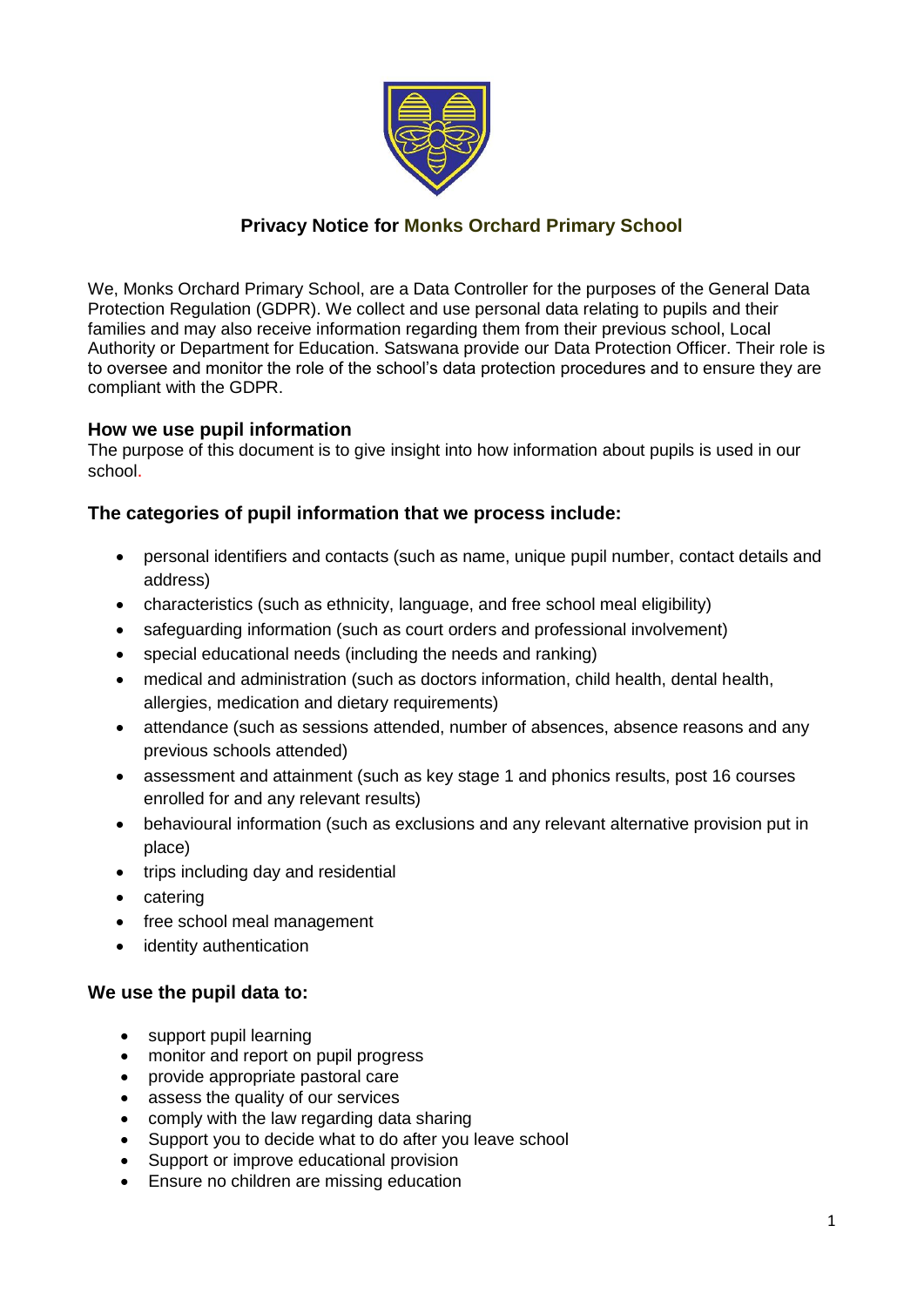- Support children at risk of permanent exclusion
- Support the primary, secondary and in-year admissions process
- Safeguard children and young people
- Improve the education and services we provide

### **The categories of pupil information that we collect, hold and share include:**

- Personal information (such as name, unique pupil number and address)
- Characteristics (such as ethnicity, language, nationality, country of birth and free school meal eligibility)
- Attendance information (such as sessions attended, number of absences and absence reasons)
- Assessment information
- Relevant medical information
- Exclusions/ behavioural information

## **Collecting pupil information**

Whilst the majority of pupil information you provide to us is mandatory, some of it is provided to us on a voluntary basis. In order to comply with the General Data Protection Regulation, we will inform you whether you are required to provide certain pupil information to us or if you have a choice in this.

#### **Storing pupil data**

We will hold your personal information securely and retain it from the child/young person's date of birth until they reach the age of 25, after which the information is archived or securely destroyed.

### **Who do we share pupil information with?**

We routinely share pupil information with:

- Schools that the pupils attend after leaving us
- our local authority
- selected third party software providers
- Department for Education (DfE) (statutory for school funding and educational attainment policy and monitoring) and other government agencies and local authorities as required (e.g. to resolve funding queries)
- Commissioned providers of local authority services (such as education services)
- School Nurse Team
- Public Health England
- External Services including:
	- -Education Welfare Services Team EWS (including Family Liaison Officer) -Capita SIMS (MIS data base)
	- -Teachers2parents (messaging platform)
	- Parentpay (on-line payments)
	- Croydon Music and Arts (SoundStart)
	- (cashless catering till)
	- Olive Dining (school caterer)
	- InVentry Limited (pupil and visitor registration)
	- Cool Milk at School Limited (school milk provider)
	- CPFC Foundation (sports coaching)
	- Octavo Partnership (Educational Support Services)
	- eduFOCUS Limited (Residential educational visits software)
	- Atomwide London Grid for Learning (secure broadband and e-mail provider)
	- Hooke Court & PGL (Residential trips)
	- Monks Orchard PTA
	- 2 Simple (Early Years observations software)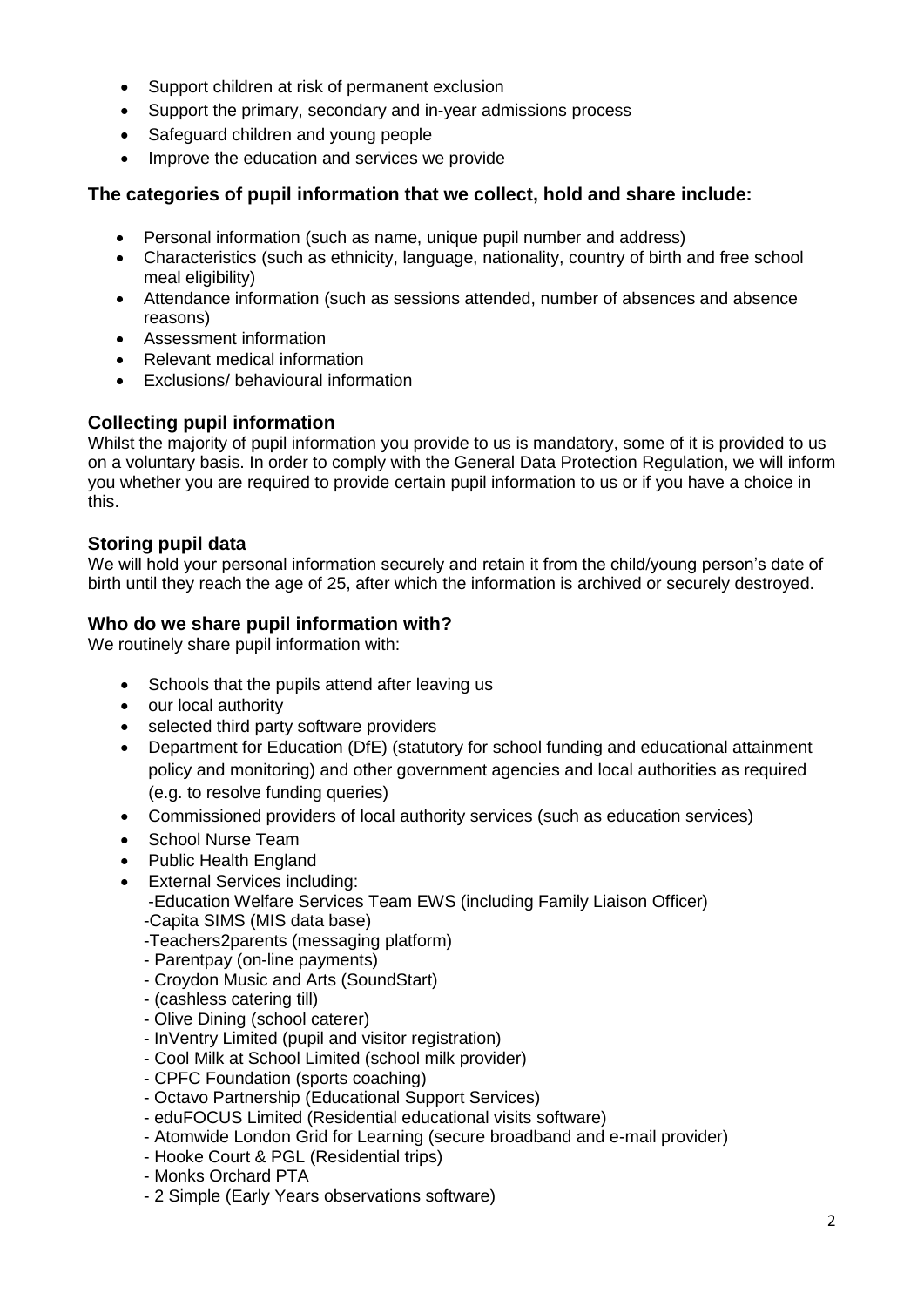- OpenAIR Systems (Curriculum IT Support) -Class Dojo

#### **Why we share pupil information**

We do not share information about our pupils with anyone without consent unless the law and our policies allow us to do so.

We share pupils' data with the Department for Education (DfE) on a statutory basis. This data sharing underpins school funding and educational attainment policy and monitoring.

We are required to share information about our pupils with our local authority (LA) and the Department for Education (DfE) under section 3 of The Education (Information About Individual Pupils) (England) Regulations 2013.

#### **Data collection requirements:**

To find out more about the data collection requirements placed on us by the Department for Education (for example; via the school census) go to [https://www.gov.uk/education/data-collection](https://www.gov.uk/education/data-collection-and-censuses-for-schools)[and-censuses-for-schools.](https://www.gov.uk/education/data-collection-and-censuses-for-schools)

#### **The National Pupil Database (NPD)**

The NPD is owned and managed by the Department for Education and contains information about pupils in schools in England. It provides invaluable evidence on educational performance to inform independent research, as well as studies commissioned by the Department. It is held in electronic format for statistical purposes. This information is securely collected from a range of sources including schools, local authorities and awarding bodies.

We are required by law, to provide information about our pupils to the DfE as part of statutory data collections such as the school census and early years' census. Some of this information is then stored in the NPD. The law that allows this is the Education (Information About Individual Pupils) (England) Regulations 2013.

To find out more about the pupil information we share with the department, for the purpose of data collections, go to [https://www.gov.uk/education/data-collection-and-censuses-for-schools.](https://www.gov.uk/education/data-collection-and-censuses-for-schools)

To find out more about the NPD, go to [https://www.gov.uk/government/publications/national-pupil](https://www.gov.uk/government/publications/national-pupil-database-user-guide-and-supporting-information)[database-user-guide-and-supporting-information.](https://www.gov.uk/government/publications/national-pupil-database-user-guide-and-supporting-information)

The department may share information about our pupils from the NPD with third parties who promote the education or well-being of children in England by:

- conducting research or analysis
- producing statistics
- providing information, advice or guidance

The Department has robust processes in place to ensure the confidentiality of our data is maintained and there are stringent controls in place regarding access and use of the data. Decisions on whether DfE releases data to third parties are subject to a strict approval process and based on a detailed assessment of:

- who is requesting the data
- the purpose for which it is required
- the level and sensitivity of data requested: and
- the arrangements in place to store and handle the data

To be granted access to pupil information, organisations must comply with strict terms and conditions covering the confidentiality and handling of the data, security arrangements and